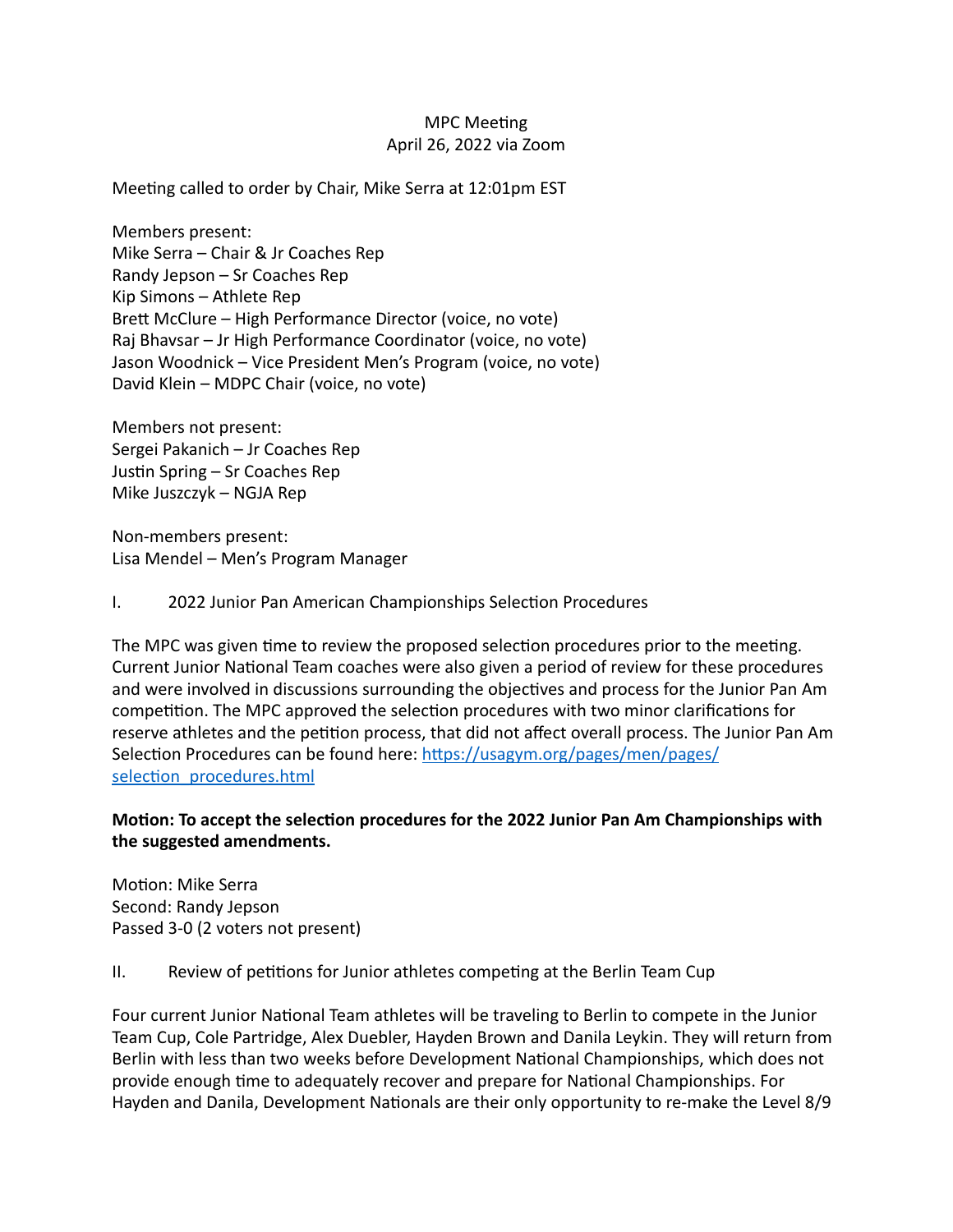National Team. For Cole and Alex, Development Nationals is an opportunity to qualify to U.S. Championships in August for a chance to make the Level 10 National Team (Alex) or Senior Development Team (Cole).

All four athletes submitted petitions to the MPC with the required documentation for approval. Hayden and Danila submitted petitions for the Level 8/9 National Team. Cole submitted a petition to the Senior session at the 2022 U.S. Championships and Alex submitted a petition to the Junior session at the 2022 U.S. Championships. The MPC agreed that these would all be additional spots to either the National Team or U.S. Championships, and would not take away spots from other athletes.

Motion: Due to international assignment, petitions are accepted for Hayden Brown and Danila Leykin to be placed on the 2022-2023 Level 8/9 National Team as additional spots.

Motion: Mike Serra Second: Randy Jepson Passed 3-0 (2 voters not present)

**Motion: Due to international assignment, petitions are accepted for Cole Partridge and Alex** Duebler to participate in the 2022 U.S. Championships as additional qualifiers. Cole will participate in the Senior session and Alex in the Junior session.

Motion: Mike Serra Second: Randy Jepson Passed 3-0 (2 voters not present)

## III. Junior D score bonus system

A Junior bonus system that mirrors the Senior system has been proposed for Level 10 athletes at U.S. Championships. Feedback has been submitted from the community and a Zoom call was held with multiple National Team coaches and Junior National Coaching Staff members, which showed clear support for a similar bonus system as this will help prepare Junior athletes to turn Senior within two years.

A Bonus System Working Group was put together to establish the proper D scores and bonus for each event after evaluating results from recent domestic and international Junior competitions. When determining the system, the goal is to encompass approximately 50% of the participating athletes to achieve bonus on at least one event. The Working Group is proposing the bonus system below to go into effect at the 2022 U.S. Championships: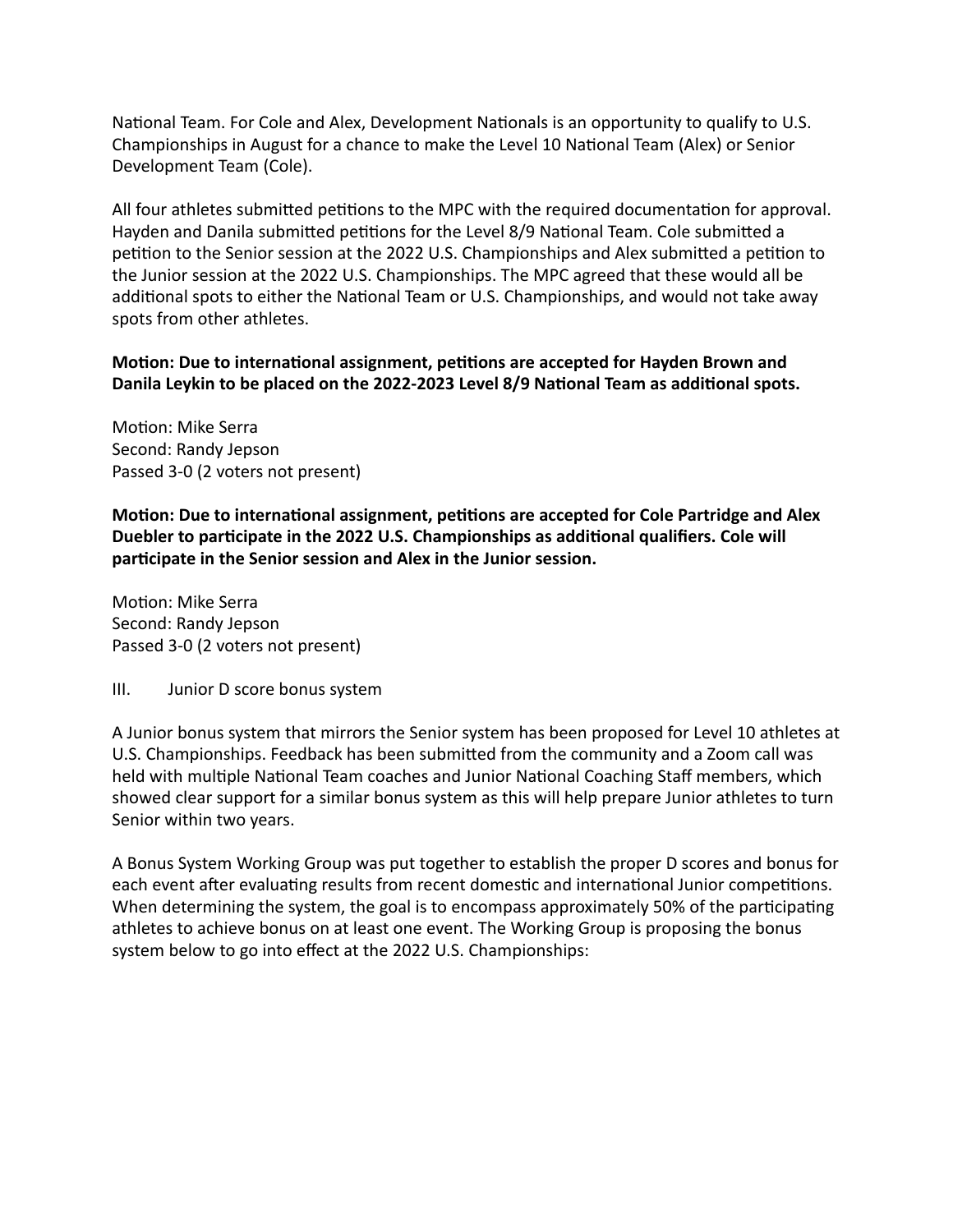#### **2022 Junior Bonus Table**

| <b>FX</b>  |              | <b>PH</b>  |              | <b>SR</b>  |              | <b>VT</b>  |              | PB         |              | HB         |              |
|------------|--------------|------------|--------------|------------|--------------|------------|--------------|------------|--------------|------------|--------------|
| Difficulty | <b>Bonus</b> | Difficulty | <b>Bonus</b> | Difficulty | <b>Bonus</b> | Difficulty | <b>Bonus</b> | Difficulty | <b>Bonus</b> | Difficulty | <b>Bonus</b> |
| 4.6        | 0.104        | 4.6        | 0.104        | 4.2        | 0.104        | 4.8        | 0.100        | 4.5        | 0.104        | 4.0        | 0.104        |
| 4.7        | 0.217        | 4.7        | 0.217        | 4.3        | 0.217        |            |              | 4.6        | 0.217        | 4.1        | 0.217        |
| 4.8        | 0.338        | 4.8        | 0.338        | 4.4        | 0.338        | 5.0        | 0.302        | 4.7        | 0.338        | 4.2        | 0.338        |
| 4.9        | 0.469        | 4.9        | 0.469        | 4.5        | 0.469        |            |              | 4.8        | 0.469        | 4.3        | 0.469        |
| 5.0        | 0.611        | 5.0        | 0.611        | 4.6        | 0.611        | 5.2        | 0.505        | 4.9        | 0.611        | 4.4        | 0.611        |
| 5.1        | 0.763        | 5.1        | 0.763        | 4.7        | 0.763        |            |              | 5.0        | 0.763        | 4.5        | 0.763        |
| 5.2        | 0.926        | 5.2        | 0.926        | 4.8        | 0.926        | 5.4        | 0.710        | 5.1        | 0.926        | 4.6        | 0.926        |
| 5.3        | 1.102        | 5.3        | 1.102        | 4.9        | 1.102        |            |              | 5.2        | 1.102        | 4.7        | 1.102        |
| 5.4        | 1.290        | 5.4        | 1.290        | 5.0        | 1.290        | 5.6        | 0.916        | 5.3        | 1.290        | 4.8        | 1.290        |
| 5.5        | 1.492        | 5.5        | 1.492        | 5.1        | 1.492        |            |              | 5.4        | 1.492        | 4.9        | 1.492        |

#### **Motion: To approve the proposed Junior bonus system for the 2022 U.S. Championships**

Motion: Kip Simons Second: Mike Serra Passed: 3-0 (2 voters not present)

IV. 2022 World Championships Discussion

The MPC needs to discuss the selection process for 2022 World Championships. The High Performance Director would like to utilize the FIG World Challenge Cup, which is taking place in Paris in September, which will be held at the 2024 Olympic venue. It is important to send athletes to this event. However, the event takes place the week before the World Championship Selection Camp.

The HPD has discussed with current National Team athletes and coaches a preliminary plan that would have the top two all-around finishers from the 2022 U.S. Championships qualify directly to the 2022 World Championship Team. In doing so, those two athletes would be sent to the Paris Challenge Cup and would not be required to earn their spot on the Worlds team through the World Selection Camp. Both athletes would be able to compete all-around in Paris as there is a limit to two athletes per event. The remaining Worlds Team members would be selected at the World Championship Selection Camp through a 2-day competition.

There was discussion on the petition procedures and requiring video evidence of readiness from any athlete submitting a petition. It was decided to leave this as an optional item for any petition but would not be required.